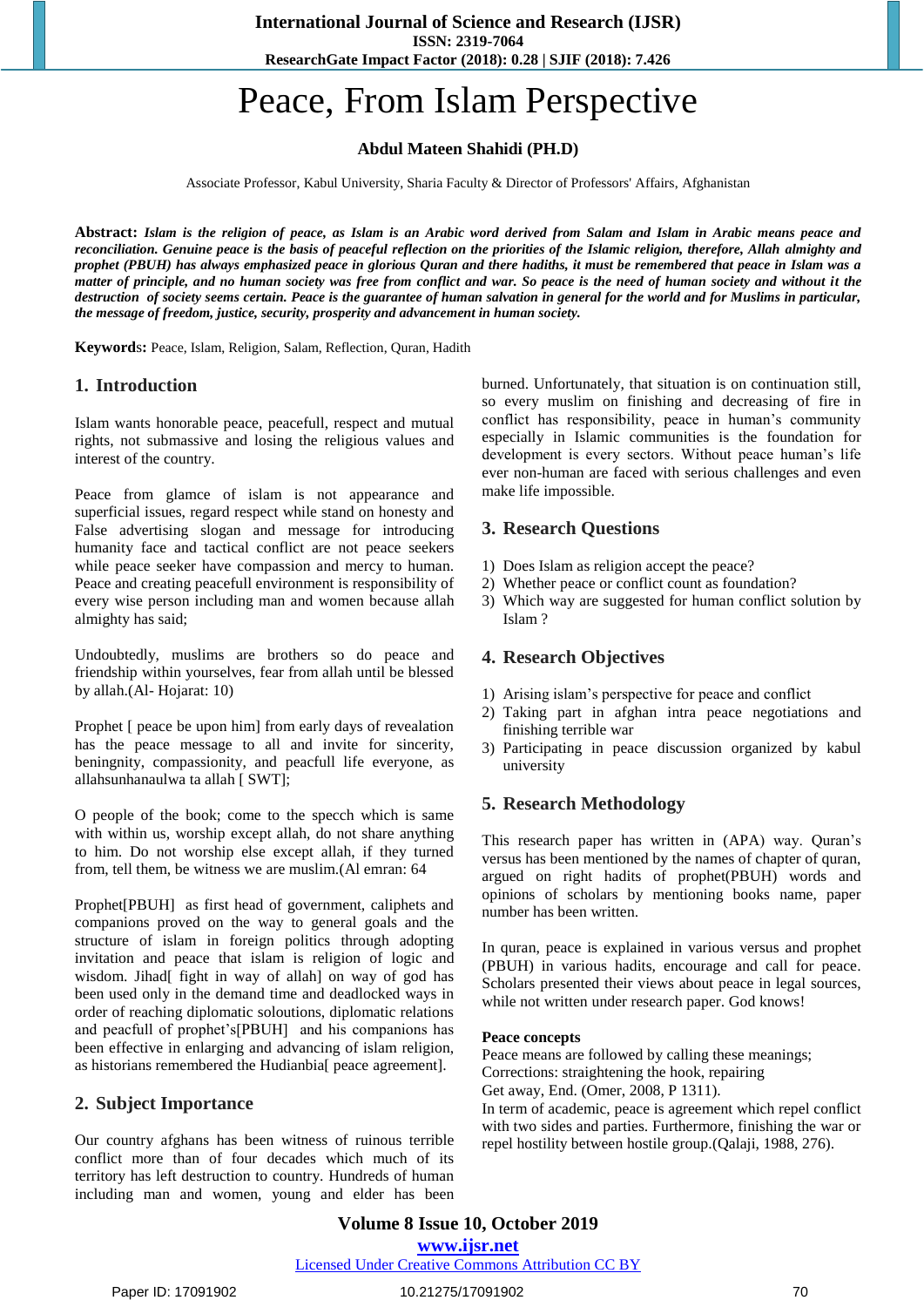#### **The Verdict of Peace**

Peace in islam is obligation , every muslim person is responsible in creating peace climate, ending conflict and fight with regard god command which is obligation as faith conscience and as human being. As god said: muslims are brother exactly, so do peace and friendship between your brothers, fear from allah until god bestow his blessings upon us:

And also said; if they willing to peace, so you have to will for peace, trust on allah, undoubtedly, he is all- hearing and all- knowing. (Al- Anfal: 61)

Peace is demand within human society, human life depend on peace. In absence of peace, human life and non-human is faced with 222 which is possible, so preserving human life is need of pillar of life and basic goals of islam religion.

Conflict resolution ways from islam perspectives:

Allah has commanded muslim to peace in numerous version in different case to muslim, and has developed precise and adaptable solutions to conflict and resolution which we mentioned in this research paper. (Al- shatibi, 1997, P 5).

### **Dispute resolution between couples by peace:**

1) When fight/dispute arise between couples, Allah (SWT) said regarding solution within couples :

If you were in fear of dispute and fight of couples, so they have to send a representative from husband and wife family, if representative intend to resolve the dispute, undoubtedly allah(SWT) will bring peace between them, allah almighty all knowing . (Al- Nesa: 25)

The purpose of representative is to resolve between couples in state of conflict in this verse, until to avoid from families separation and disintegration. So the solution is from perspective of glorious is peace.

2) Conflict resolution between Muslims through peace The first, cure for resolving conflict and creating a peaceful atmosphere among Muslim is to install faith and strengthening in their hearts. To believe on the Day of Judgment in the presence of allahalimighty. (Al- Tabari, 2000. P 222).

If you had spent all that wars on earth, you could not pierce between their hearts, but allah put merecy and pierce in their heart, he is the wise one:

If the Muslim man goes further, put aside the fear of god, ignore the hereafter and egage in strife and war. (Al- Anfal: 62)

Believers are wiser surely, so de peace with yourselves, fear from allah until have mercy on you.

If a group of warior refuse peace or violates the peace treaty, so he was rebellious. All muslim are obliged to join hands against rebel groups in order to face it to peace.

If one of them attack on other side, so fight against aggressor group, until to return to allah's command. If they comes back, make peace between then, bring justice. Undoubtedly, allah loves those who are doing justice.

# **Ways of resolution to conflict/war between Muslims and infidels**

Islam religion is not religion of war/conflict, while is religion of peace and reconciliation, always emphasized on peace and peaceful life. So that, the shining history of Islam especially history of prophets, caliphates and prophet's companion witnessed, for example; prophets peace with habashes people, hudiabia peace agreement, Muslim peace with Jewish tribes, Omar( may god be pleased of him) with Palestinians jewish and copts(kubtis) of Eqypts, mulims peace with Iraq's Christians and Syria( sham) etc

Islam knows war as only necessity, in order to defend our national and religious values.

Fight in way of allah, with those whom they fight with you. Do not cross the line, which allah does not like aggressor.(Al- Baqara: 190).

There's two purpose from this verse;

- 1) During war and looting: should not work against human values and human rights.
- 2) After repelling the aggression; do not continue to fight, avoid from conflict, because war is to repel the sedition and continuation to war is sedition. As son of omar ( may allah be pleased of him) in narrated, son of omar said; two men is sedition of ibn- zubair came to them and said, people of were perished and asked omnar and prophet( PBUH); what happened to not get of you housed ? said ; I have been prevented by allah for my brothers blood. He said; does not god said ?fight with whom until finish the sedition. Said; we fought until finish the sedition, now you are fighting to create sedition. (IbnKaseer, 1989, P 389).

Under this view of quran is great sight and philanthropy as it shows war is islam is just to defend from religious and humanitarian values and repel the attacks.(Al- Sabooni, 1997, P 217).

With all above issues, islam is advocate of war, while in situations of attack and aggressin of enemies, there are logical solution in order to end the conflict.

If they willed to peace, so you are supposed willed to peace too. Trust on allah, allah is all-hearing. (Al- Anfal: 91)

This verse contain the absolute affair, it mean when enemy is ready to peace and conflict resolution, it is obliged on muslim to accept peace call.(Al- Qortobi, 2002, P 182).

If enemy break their promises, abuse from opportunities from peace way, turn face to another greate war, and to aggreagate with fight. Although, muslims are supposed to stand on their promises and trust on allah. As allah almighty said to his messenger prophet (PBUH)

If they want to deceive you, allah is enough, has the one help and support your believers.(Al- Anfal: 62).

Trust Allah in the acceptance of peace and do not be afraid of their mischief, for Allah is aware of what they say Shinwa and what they are doing. Then in that case Allah is sufficient for you.

# **Volume 8 Issue 10, October 2019**

**www.ijsr.net**

Licensed Under Creative Commons Attribution CC BY